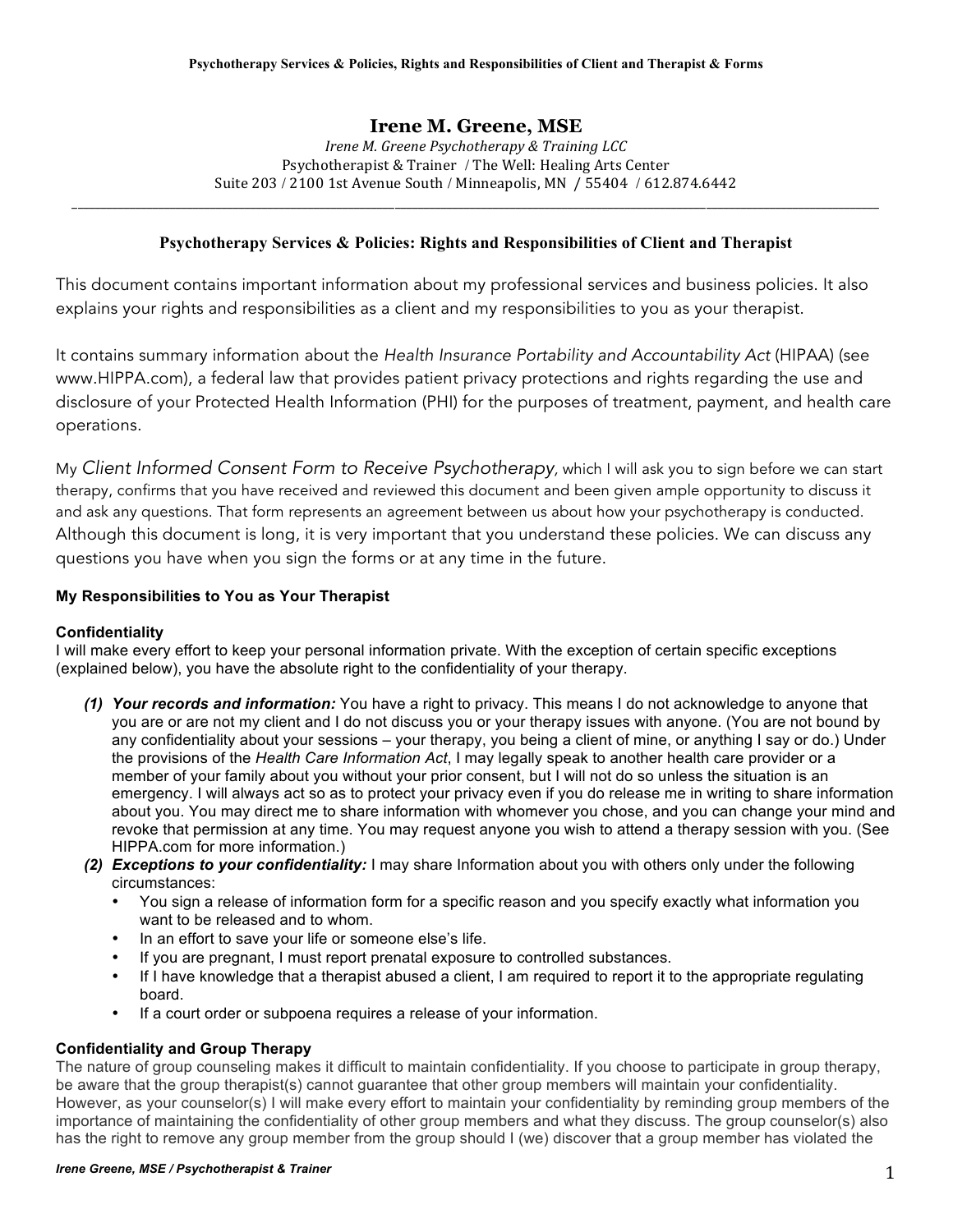confidentiality rule.

### **Confidentiality and Joint Therapy**

The next paragraph is not a legal exception to your confidentiality. However, it is a policy you should be aware of if you are in joint therapy with me: relationship counseling, uncoupling counseling or resolution counseling.

If you and the other person(s) decide to have some individual sessions as part of your relationship counseling, uncoupling counseling or resolution counseling, what you say in those individual sessions will be considered to be a part of the joint therapy, and can and likely will be discussed in our joint sessions. Do not tell me anything you wish kept secret from your partner/the other party. I will remind you of this policy before beginning such individual sessions.

#### **Record-keeping**

I use a HIPPA protected method of tracking client records: *SimplePractice*. I keep very brief records, noting only that you have been here, what interventions happened in session, the general topics we discussed and your payments. If you prefer that I keep no records, you must give me a written request to this effect for your file and I will only note that you attended therapy in the record.

#### **Protective Methods I Follow to Ensure Your Confidentiality**

You are protected under the provisions of the *Federal Health Insurance Portability and Accountability Act (HIPAA).* This law insures the confidentiality of all electronic transmission of information about you.

My confidentiality procedures actually exceed those required by HIPPA. I have added these extra safeguards: *Hushmail*, *SimplePractice* and *Doxy.me*.

I provide these safeguards above and beyond those required of my by HIPPA.

- (1) I use *SimplePractice*, a HIPPA compliant method for tracking therapy notes and financial records. *SimplePractice* uses "multiple layers of encryption."
- (2) I offer clients the option of *Hushmail* when communicating via email. *Hushmail* is a HIPPA compliant web-based email service designed "to ensure the security, privacy and authenticity" of emails.
- (3) I offer *Doxy.me* for my visual telecommunications services. *Doxy.me* complies with both HIPPA and HITECH requirements. *Doxy.me provides* "…top-of-the-line security and encryption protocols to assure that data and privacy is maintained."

*Hushmail* and *Doxy.me* both involve extra safety precaution steps by both the client and the therapist before each exchange or online session. I will further explain these to you if you want to use either of them.

Some of the ways that I keep your account and data secure:

- My phone and voicemail are each password protected.
- I offer HIPPA compliant *Hushmail* as a virtual assistant for email.
- I use HIPPA compliant *SimplePractice* for record keeping.
- I offer HIPPA compliant *Doxy.me* for visual communications.
- I keep my computer and browsers current with the latest software and security updates.
- I have installed updated anti-virus software.
- I use personal firewalls to protect my computer and network.
- My home and office computer network is password protected.
- I do not use automatic login on my SimplePractice.com account.
- I do change my passwords periodically and avoid using passwords that I use for other accounts.
- I do not share my login credentials with anyone.
- I always make sure I am logged out of my accounts when I am finished.

If you elect to communicate with me by any regular electronic means (i.e., email, text, Skype, FaceTime, etc.) please be aware that none of these are completely confidential. Know that any emails I receive from you, and any responses that I send to you, are part of your therapy record.

I will ask you to give your expressed written authorization for the use of electronic transmissions. For more information see my *Electronic Technology & Social Media Policy* and *Informed Consent Form.*

#### **Electronic Payment Communications Disclosure**

If you wish, you may pay fees electronically by using any of the following services: PayPal, Square Cash, bank check. Because of my duty to uphold your confidentiality, I want to make sure that your use of the above payment services is done as securely and privately as possible. Please be aware that after using any of the above services to pay your fees,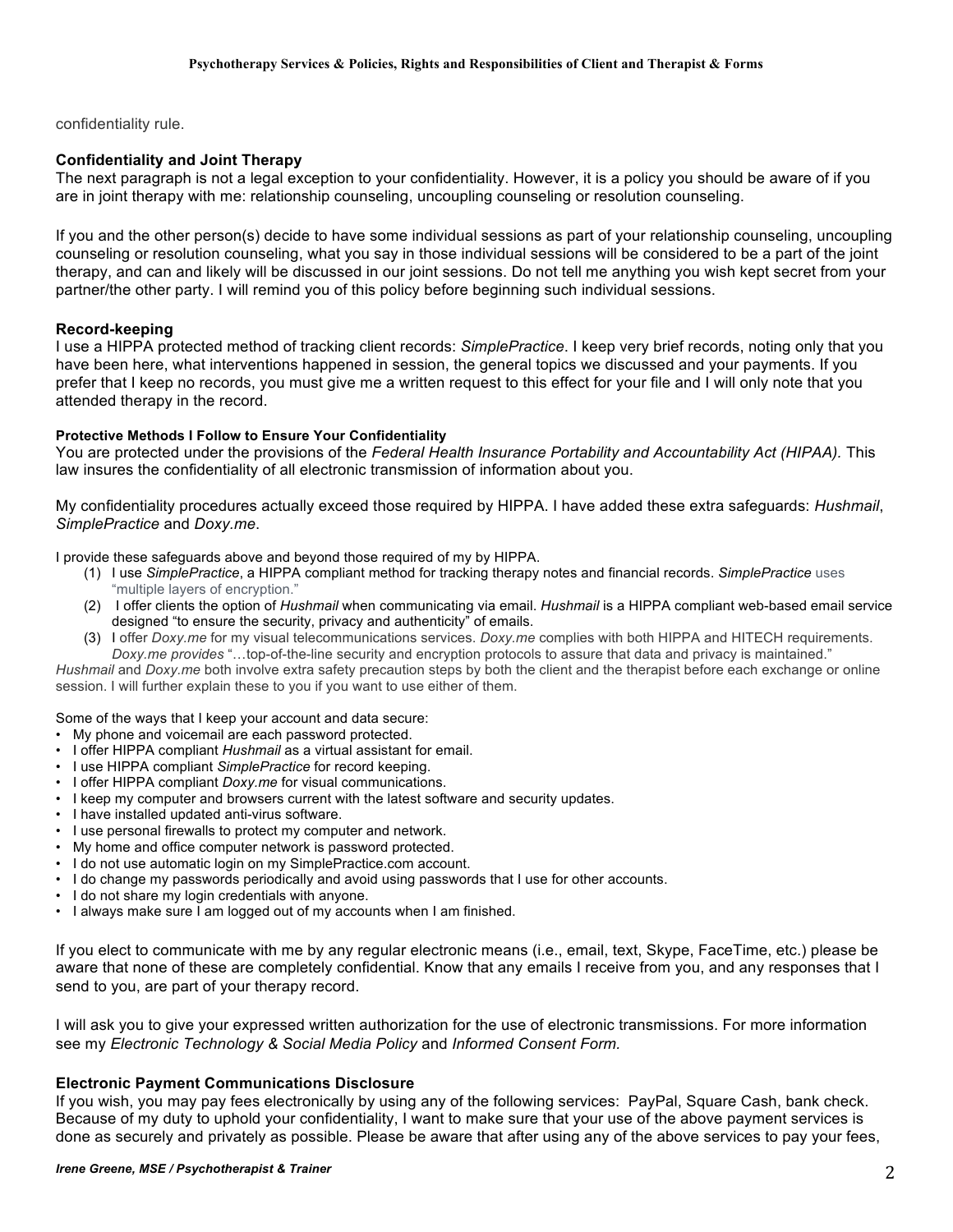that service may send receipts for payment by email or text message. These receipts will include my business name, and would indicate that you have paid for a therapy session. It is possible the receipt may be sent automatically, without first asking if you wish to receive the receipt.

So before using one of the above services to pay for your session(s), please think about these questions:

- At which email address or phone numbers have you received these kinds of receipts before?
- Are there any other parties with access to these addresses or phone numbers that should not be seeing these receipts? Would there be any danger to you if such a person discovered them?

## **Maintaining Professional Boundaries Outside of Therapy**

*(1) Social Media:* I do not engage with my current or former clients in any form of social media, including, but not limited to, Facebook, Twitter and LinkedIn. For more information see my *Electronic Technology & Social Media Policy & Informed Consent Form.*

*(2) Running into each other outside of the therapy setting:* My clients' privacy and confidentiality is very important to me, as is my own privacy. I am very serious about maintaining clear and distinct client-therapist boundaries. It sometimes happens that a client and I may run into each other in the community (i.e., at an event, at a conference, a workshop I am leading, at a restaurant, etc.). In these situations, I do maintain professional boundaries. My policy is this: for my own privacy and, more importantly, for your privacy and for your therapy, I do not socialize with my clients. If I see you, I will not acknowledge you, other than perhaps to smile. You may choose to acknowledge me with a "hello," a nod or smile, or if fitting, a short greeting. I will not, unless there are unusual extenuating circumstances, inform anyone I am with that you are my client, and I will not introduce them to you. I prefer to keep my distance from clients (i.e., if possible, not sit in close proximity, not participate in joint conversations). If a client has seen me somewhere or we have run into each other, I do request that the client bring this up at the beginning of the next session. It is sometimes awkward for clients to see their therapist "out in the real world" or to be seen by them, or it may bring up questions or issues for them. Therefore, I appreciate us taking a couple minutes to check-in about it and acknowledge our contact out of session.

*(3) Clients who may know each other:* There are times when friends or acquaintances may know each other as clients of mine and I do not know; or times when I may know because I have been told in a session by one or both of them, or a past or current client referred an acquaintance who told me, etc. I *do not acknowledge to a client if I do or do not know someone* who they know to also be a current or past client of mine. It is up to the client(s) to decide if they want me to know that they know someone who is/was a client of mine. There may be rare circumstances when it is realistic and logistically easier for clients who know each other to sign a *Release of Information Form*, which gives me permission to acknowledge to the other, if pertinent, that I know each of them. If I do happen to know clients who know each other, I will make every effort to not schedule their sessions within the same time frame. You may also request this, as well.

#### **Professional Consultation**

I do participate in professional consultation groups and share only information there to the extent necessary for me to provide quality services to my clients. None of us shares specific personal identifying information. If a client is known by one of us, that therapist leaves the room while that client's therapy issues are being discussed.

## **Therapeutic Touch**

For issues related to professional and ethical boundaries I typically do not touch or hug clients. There may be situations where a handshake may seem appropriate or it may be therapeutically healthy and helpful for a client to ask for a hug or a pat on the shoulder. I will only consider engaging in such therapeutic touch upon the expressed and explicit request or consent of the client. Some clients may desire to give or receive a hug at the beginning or end of their sessions. I ask clients to explicitly request such a hug each time. I invite clients to discuss any questions, issues or requests that they may have about therapeutic touch.

#### **Your Rights & Client Responsibilities as a Client**

#### *Client Rights*

- You have the right to considerate and respectful therapeutic care.
- You have a right to every respect and consideration of your privacy and individuality.
- You have a right to discuss your therapy plan and goals, pacing, estimated length of therapy, and the possible costs and benefits.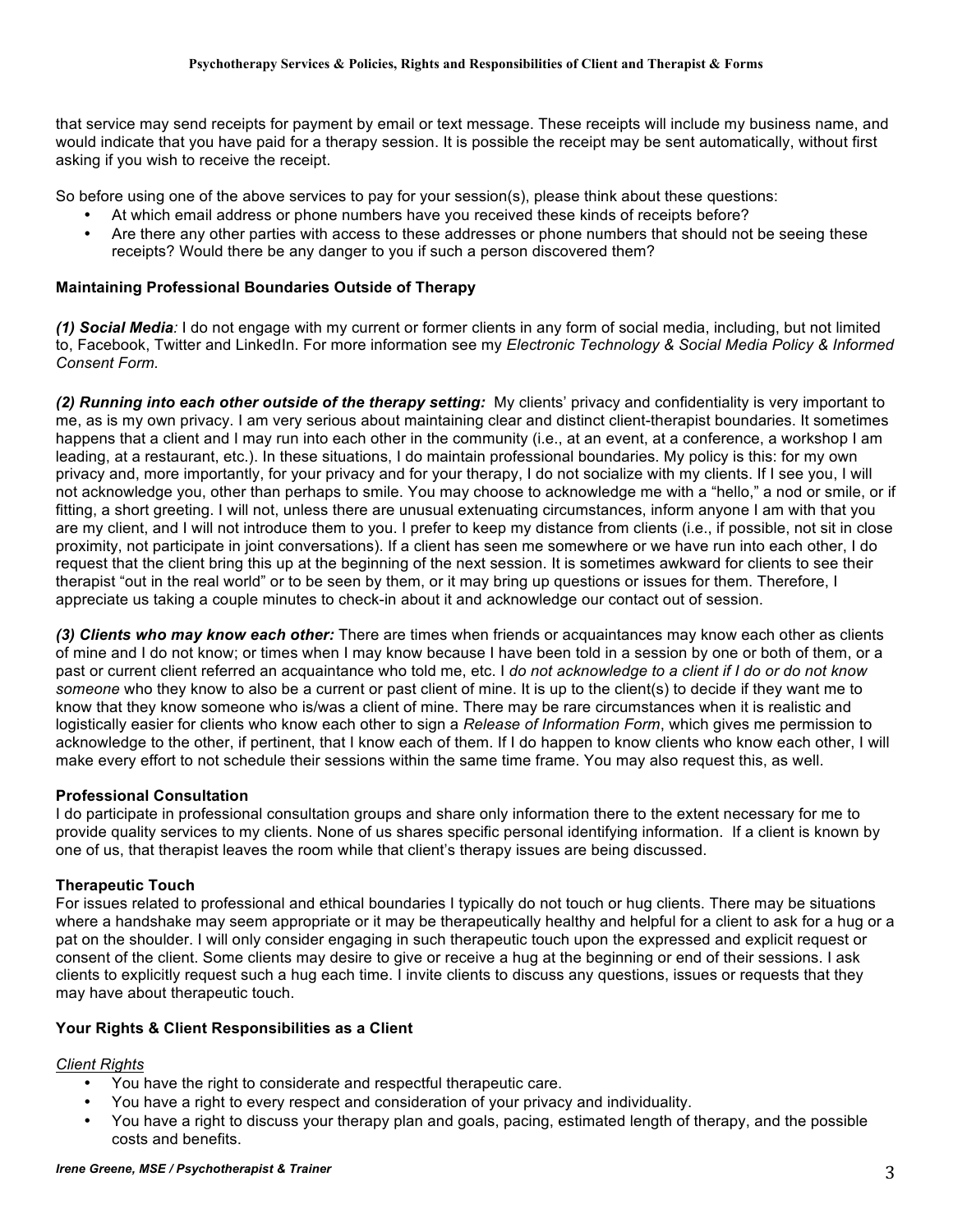- You have the right to be referred to other services or professionals and to ask me to coordinate adjunct care with another provider (i.e., body worker, medical professional, therapist).
- You have a right to question, modify and disregard any therapeutic suggestions that I may make for you.
- You have a right to reasonable responses to your requests.
- You have a right to terminate your therapy at any time.

#### *Client Responsibilities*

- To participate as honestly and openly in the therapy process as you can.
- To identify your therapy goals, participate in therapy planning and to follow the therapy plan.
- To discuss how the therapy is affecting you, your life, and your relationships.
- To keep me updated on any changes in your residence, telephone number, finances, mental and physical health, and information related to other medical and mental health providers.
- To make and keep your therapy appointments and to cancel appointments with reasonable notice.
- To pay your fee each session.
- To ask questions when you don't understand or agree with something and to discuss any concerns, needs or conflicts that may arise. It is most helpful to your therapy, and my work with you, if you inform me of what is and is not working for you and we can then review and modify as needed.
- To conclude your therapy in a way that helps you realize and honor the positive changes that you have made and still want to make, as well as acknowledge our therapeutic time together.

You are responsible for coming to your sessions on time and at the time we have scheduled. If you are late, we will end on time and not run over into the next person's session. If you miss a session without canceling, or cancel with less than 48 business hours notice, you must pay for that session at our next regularly scheduled meeting. If you no-show for two sessions in a row and do not respond to my attempts to reschedule, I will assume that you have dropped out of therapy and will make the space available to another individual. See *Appointment cancellation policy.* 

#### **Risks and Benefits of Counseling**

Counseling is an intensely personal process, which can bring forward unpleasant memories or emotions. Therapy does have potential emotional risks. Approaching feelings or thoughts that you have tried not to think about for a long time may be painful. Making changes in your beliefs or behaviors can be scary, and may sometimes impact how you feel or act in your relationships. In addition, counseling requires a very active effort on your part. In order to be most successful, you will have to work on new strategies and do homework outside of sessions. There are no guarantees that counseling will work for you. Progress may happen slowly.

It is important that you carefully consider whether these risks and efforts are worth the benefits. Most people who take these risks receive many benefits to counseling. Among other benefits, counseling can help you develop coping skills, process and resolve painful issues, make behavioral changes, improve the quality of your life, learn to manage anger, depression or anxiety, and learn to live in the present with more confidence and acceptance.

#### **Where and How**

I meet with clients in my office, which is located in *The Well: Healing Arts Center*, Suite 203, 2100 First Avenue South, Minneapolis, MN 55404. There may be unique situations when I will meet elsewhere with a client who, for medical or other reasons, is unable to come to my office. I also offer telepsychology sessions (phone or online visual telecommunication appointments). See *Distance Counseling, Technology and Informed Consent Form*

#### **Email and Therapy**

I do not "do therapy" over email. You are welcome to send me an email (irene@irenegreene.com) now and again to check in or update me about something in particular. If you have a specific request, I will write you back a short response. I do not, though, recommend email as a way to connect or share information. I prefer that you do this directly, in person, in a session. We will discuss any email contact at your next appointment. Please note electronic devices are not a guaranteed method in which to share confidential information.

#### **Fees for Appointments and Contact Outside of Sessions**

I offer a free 20-minute phone consultation. Fees for individual or relationship counseling for the first 50-minute intake appointment and subsequent 50-minute therapy sessions are currently \$160.00 each. Longer sessions are pro-rated to that fee. Emergency phone calls of less than ten minutes are free. However, if we spend more than 10 minutes in a week on the phone, if you leave more than ten minutes worth of phone messages in a week, or if I spend more than 10 minutes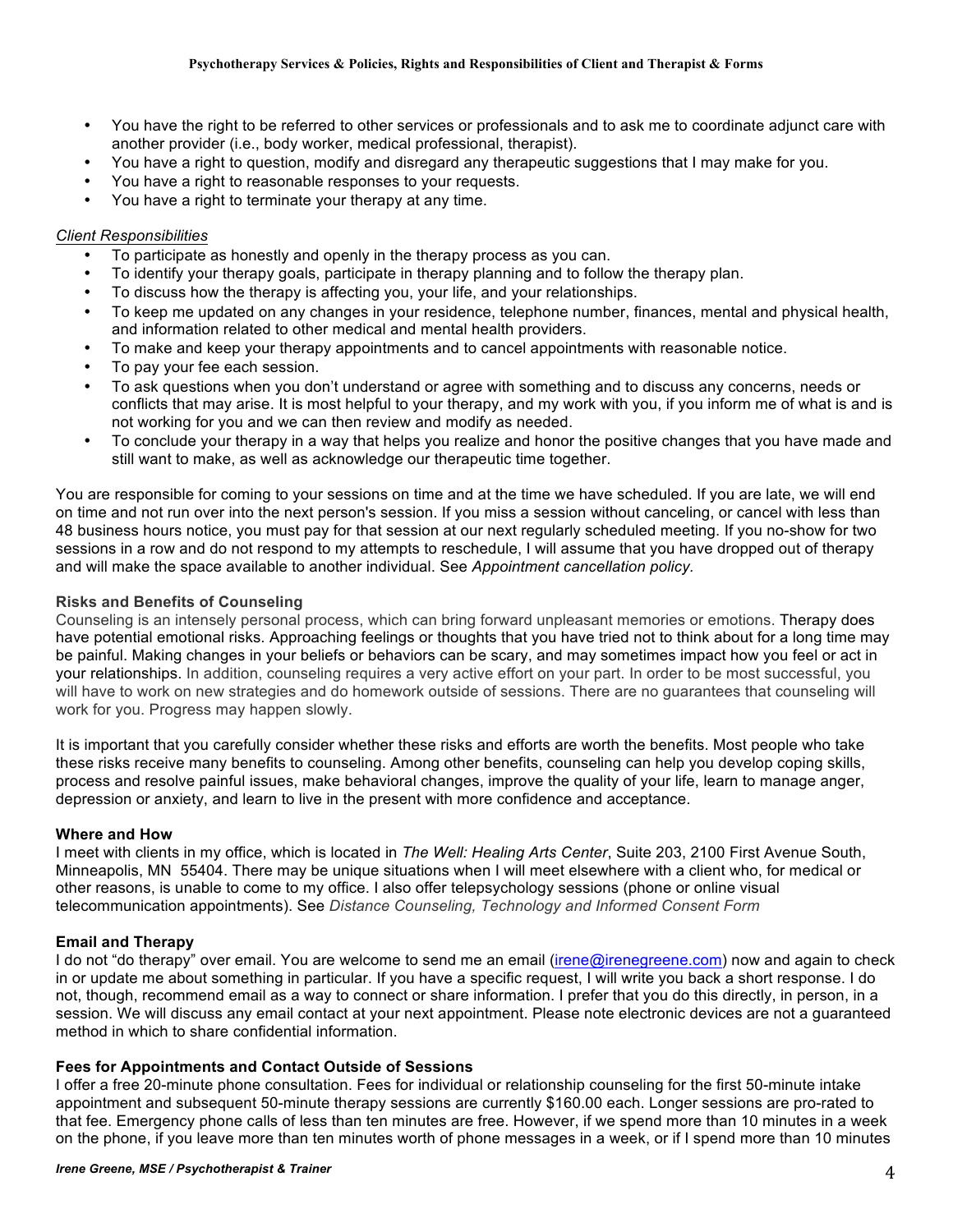reading and responding to emails from you during a given week I will bill you on a prorated basis for that time. In some situations, there may be fees for other rendered services, (i.e., copies of case records, reports, etc.). I inform clients of these fees before services are rendered. My fees go up \$5.00 every year on the first day of the New Year. If a fee raise is approaching I will remind you of this at least a month in advance. All fees are your responsibility. Before or during your first appointment, you will be asked to sign a *Financial Agreement Form*.

## **Sliding Fee**

If a client is in a difficult financial situation, I am open to adjusting their therapy rate. Because of my values and my own personal experiences, I am especially committed to making my services financially accessible to people in marginalized communities who might otherwise not be able to afford or feel comfortable in mainstream clinical settings. I do keep some slots available in my caseload for such reduced rates. I trust that people who request a reduced rate do so in "good faith;" And in so doing, that they reasonably consider their personal financial situation in combination with the facts that therapy is an investment and that I provide a high quality, experienced, reputable, and respected service. I hope that a negotiated rate results in a win-win feel for both parties.

## **Method of Payment**

I prefer to be paid by check or cash and at each appointment. With pre-arrangement you may pay using bank checks sent directly to me from your bank or by debit or credit card using the *Square CASH* app or PayPal. I do not barter for psychotherapy services. Any overdue bills will be charged 1.5% per month interest. If you refuse to pay your debt, I reserve the right to give your name and the amount due to a collection agency.

## **Flexible Spending Account and Insurance**

Some people have a Flexible Spending Account (FSA, a medical expense pre-tax program), at their place of employment. I am happy to complete any necessary forms to assist you with your use of this account or to provide you with receipts for your records. I do not take insurance, except in the therapy groups I co-facilitate. My services are not reimbursable by insurance companies because I am not (nor have I wanted to or needed to be) a "licensed psychologist." See the *MN Mental Health Client Bill of Rights* and unlicensed mental health professionals and psychotherapists.

### **Length and Frequency of Individual or Relationship Therapy Sessions**

I offer 50-minute individual sessions and I usually recommend a 75 or 90-minute session for relationship counseling. I typically see most people either weekly or bi-weekly. The issues that a client, or a relationship, is addressing often influence the length and frequency of sessions. Longer sessions or more frequent sessions may be warranted if a client is doing heavy trauma, dissociative work, or dealing with a particularly difficult issue. I will make recommendations for the length and timing of sessions; it is ultimately the client's decision.

#### **Non-Crisis Contact Between Sessions**

My confidential work phone number is 612.874.6442. I am typically not immediately available by telephone. I do not answer my phone when I am with clients. Please note that I return voice or email messages generally between 9am - 5pm and within 24 business hours. Messages are not regularly checked or returned on weekday evenings, weekends or holidays. There may be times when you want to leave me a check-in message, schedule, clarify or move an appointment or have a question or comment that can't wait until your next therapy session. You may leave a voicemail message or send an email. If you would like me to return your call, please clearly state this and be specific about what you need from me. I will call you back within 24 business hours. (Please note that email is not a guaranteed confidential method in which to share information.) I do not "do therapy" over the phone unless it is deemed an emotional emergency or is prearranged for a special reason. I do not "do therapy" over email. My voicemail message will tell you if I am out of the office for an extended period of time and when I will return.

## **Emotional Support Between Your Appointments**

- **(1) Phone messages and call back requests**: At anytime you may leave me a check-in message. If you want me to call you back, please clearly state this and be specific about what you would like to hear back from me, for example: for me to leave you a supportive voice mail message, to schedule a time to chat on the phone, to schedule an extra appointment. I check my voice mail messages Monday through Friday during regular business hours and I return calls during those times.
- (2) **Extra appointment requests:** If you are in a difficult emotional situation between your regularly scheduled appointments and you want to schedule an extra in-person or phone appointment please contact me and I will do my best to fit you in as soon as possible.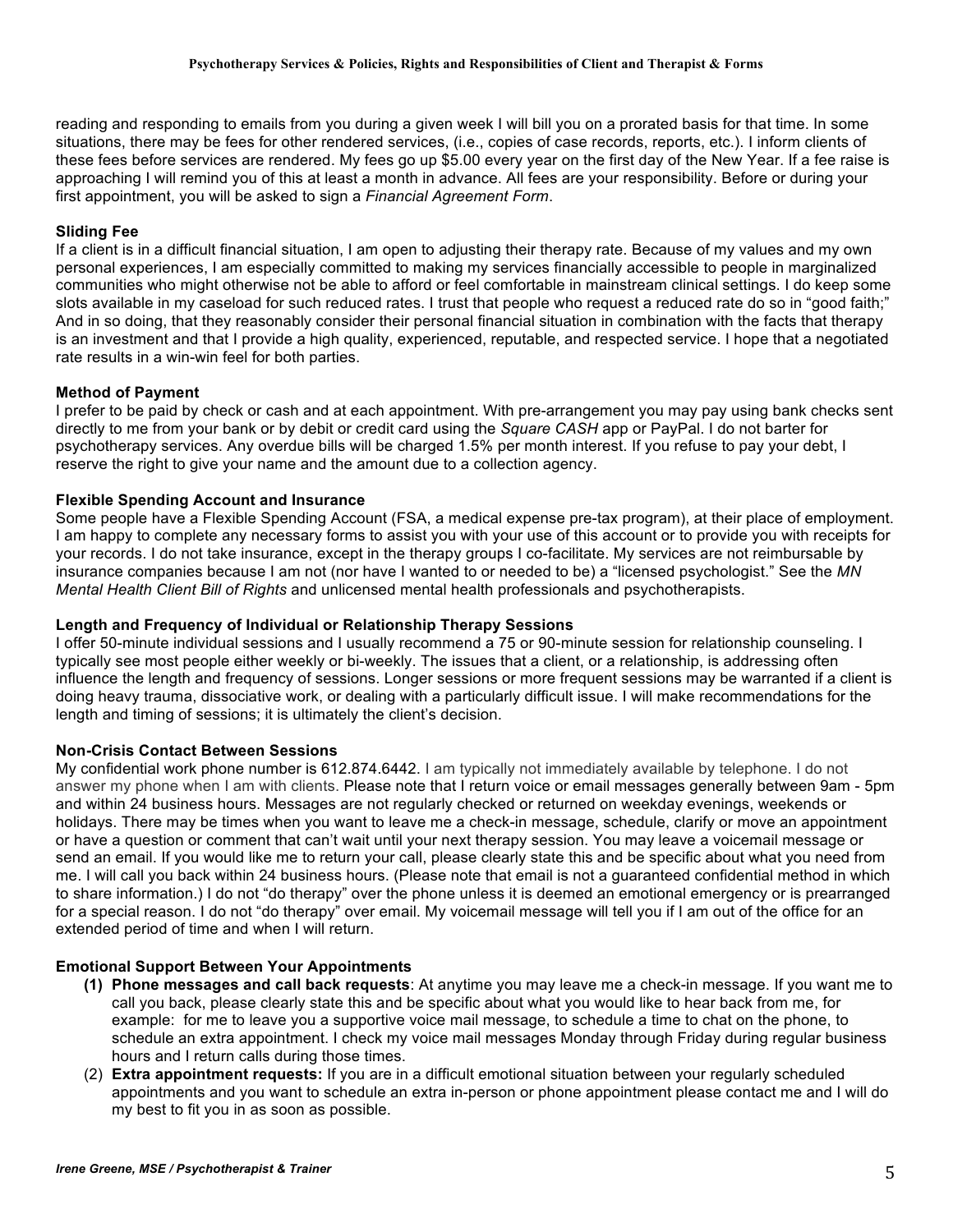(3) **Your** *Self-Care Plan Worksheet***:** As part of your therapy with me you have the option to develop a personal "*Self-Care Plan*". I suggest that early on in your therapy you complete this worksheet and discuss it with me. You will then have it available if you are having emotionally challenging times.

### **After Business Hours Emotional Crisis Help**

My private practice does not include after business hours, holiday or weekend emotional crisis care services. If you are faced with an emotional crisis, or life threatening emergency, call 911 or go to your nearest emergency room. If you are dealing with an urgent, but not life threatening situation, contact the Crisis Connection at 612.379.6363. See my website for additional crisis numbers: www.irenegreene.com. If you do seek crisis services, please let me know via a phone message. I will contact you back as soon as possible.

## **Appointment Cancellation Policy**

I do prefer advance notice of appointment cancellation. If you are unable to keep your appointment, I request that you notify me at least 48 business hours in advance of your appointment. If the appointment is a "no show," the full fee will be charged. One-half of the fee is due for a cancellation that is made less than 48 business hours of the appointment. I request that payment be made or arranged prior to, or at your next appointment. If you need to cancel an appointment with less than 48 business hours notice, and are able to reschedule it within that same Monday-Friday week, (meaning I have an opening that matches your availability), you will not be charged a late cancel fee. I do not charge for appointments missed due to an emergency of either you or an immediate family member.

## **When My Office Is Closed**

I do periodically take time off for vacations, retreats, and to provide and receive trainings, and to attend conferences. A few times a year, I may take a consecutive week or more. I will give clients reasonable notice of these times and, if requested, I will make arrangements for back-up therapist coverage. My confidential voice mail will state any extended times when I will be gone and will return. In the (rare) event that I need to cancel a therapy appointment, I will contact you as soon as possible.

### **Ending Therapy**

You normally will be the one who decides therapy will end. If you are feeling ready to end therapy because you believe that you have reached your therapy goals I ask that you let me know a few weeks in advance of your last session so that we may mark the occasion by reviewing your accomplishments and saying an intentional good-bye. If you want to leave therapy because you feel it is not working, please let me know so that we can see if there is anything that we or I can do to improve your therapy experience. If not, I am happy to offer you referrals.

I will initiate the termination of your therapy under the following three circumstances: (1) If I am not in my judgment able to help you, because of the kind of problem you have or because my training and skills are in my judgment not appropriate, I will inform you of this fact and refer you to another therapist who may meet your needs. (2) If you do not pay your bill. I will make every reasonable effort to work with you to arrange a payment plan. If you are unwilling to make reasonable payment arrangements or follow through with them I will terminate therapy. I will offer you referrals. (3) If you do violence to, threaten, verbally or physically, or harass myself, anyone in my building, or any of my colleagues or my family or intentionally harm any of my, the buildings' or its occupants' belongings, I reserve the right to terminate you unilaterally and immediately from treatment. If I terminate you from therapy, I will offer you referrals to other sources of care, but cannot guarantee that they will accept you for therapy.

#### **Complaints**

If you are unhappy with what's happening in therapy, I hope you'll talk about it with me so that I can respond to your concerns. I will take such criticism seriously, and with care and respect. If you believe that I've been unwilling to listen and respond, or that I have behaved unethically, you can complain about my behavior to the Office of Mental Health Practice. You are free to discuss your complaints about me with anyone you wish.

#### **Legal: Client Bill Of Rights And Confidentiality**

### **MN Mental Health Client Bill Of Right.**

604.20 DEFINITIONS.

Subd. 5.Psychotherapist.

"Psychotherapist" means a physician, psychologist, nurse, chemical dependency counselor, social worker, member of the clergy, marriage and family therapist, mental health service provider, licensed professional counselor, or other person, whether or not licensed by the state, who performs or purports to perform psychotherapy.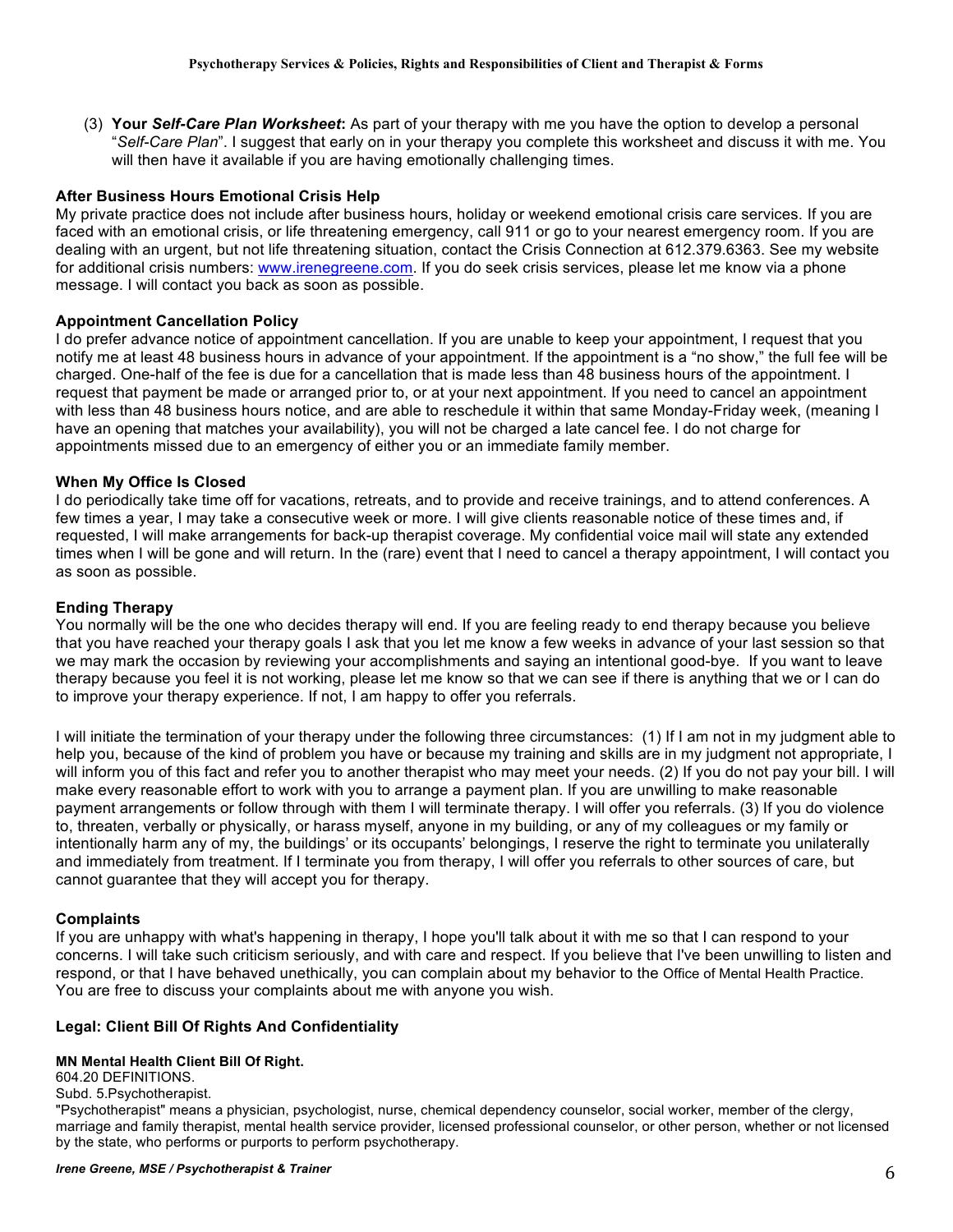Subd. 6.Psychotherapy.

"Psychotherapy" means the professional treatment, assessment, or counseling of a mental or emotional illness, symptom, or condition. 148B.71, MN Statutes: Mental Health Client Bill Of Rights

Subdivision 1.Scope.

Under Minnesota state law health providers are obligated to supply their clients and patients with a bill of rights. Following are the rights that I am legally obligated to provide to you.

Client Bill of Rights as defined by 148B.71.

(1) the name, title, business address, and telephone number of the practitioner;

(2) the degrees, training, experience, or other qualifications of the practitioner regarding the complimentary and alternative health care being provided, followed by the following statement in bold print:

**"The state of Minnesota has not adopted uniform educational training standards for unlicensed mental health service providers. This statement of credentials is for information purposes only."**

(3) the name, business address, and telephone number of the practitioner's supervisor, if any;

(4) notice that a client has the right to file a complaint with the practitioner's supervisor, if any, and the procedure for filing complaints; (5) the name, address, and telephone number of the Office of Mental Health Practice and notice that a client may file complaints with the office;

(6) the practitioner's fees per unit of service, the practitioner's method of billing for such fees, the names of any insurance companies that have agreed to reimburse the practitioner, or health maintenance organizations with whom the practitioner contracts to provide service, whether the practitioner accepts Medicare, medical assistance, or general assistance medical care, and whether the practitioner is willing to accept partial payment, or to waive payment, and in what circumstances;

(7) a statement that the client has a right to reasonable notice of changes in services or charges;

(8) a brief summary, in plain language, of the theoretical approach used by the practitioner in providing services to clients;

(9) notice that the client has a right to complete and current information concerning the practitioner's assessment and recommended course of treatment, including the expected duration of treatment;

(10) a statement that clients may expect courteous treatment and to be free from verbal, physical, or sexual abuse by the practitioner; (11) a statement that client records and transactions with the practitioner are confidential, unless release of these records is authorized in writing by the client, or otherwise provided by law;

(12) a statement of the client's right to be allowed access to records and written information from records in accordance with sections 144.335;

(13) a statement that other services may be available in the community, including where information concerning services is available; (14) a statement that the client has the right to choose freely among available practitioners and to change practitioners after services have begun, within the limits of health insurance, medical assistance, or other health programs;

(15) a statement that the client has a right to coordinated transfer when there will be a change in the provider of services;

(16) a statement that the client may refuse services or treatment, unless otherwise provided by law; and

(17) a statement that the client may assert the client's rights without retaliation.

Subd. 2.Acknowledgment by client.

Prior to the provision of any service, the client must sign a written statement attesting that the client has received the client bill of rights.

#### **Confidentiality Policies as Defined by HIPAA**

**HIPPA is an** acronym that stands for the Health Insurance Portability and Accountability Act, a US law designed to provide privacy standards to protect patients' medical records and other health information provided to health plans, doctors, hospitals and other health care providers. Developed by the Department of Health and Human Services, these standards provide patients with access to their medical records and more control over how their personal health information is used and disclosed. They represent a uniform, federal floor of privacy protections for consumers across the country. State laws providing additional protections to consumers are not affected by this new rule. www.HIPPA.com

#### **Confidentiality Policies as Defined by HITECH Act**

The Health Information Technology for Economic and Clinical Health (HITECH) Act, enacted as part of the American Recovery and Reinvestment Act of 2009, was signed into law on February 17, 2009, to promote the adoption and meaningful use of health information technology. Subtitle D of the HITECH Act addresses the privacy and security concerns associated with the electronic transmission of health information, in part, through several provisions that strengthen the civil and criminal enforcement of the HIPAA rules. www.HHS.gov

#### **My Approach to Therapy**

*Irene Greene, MSE / Psychotherapist & Trainer* 7 I work with adults in individual and group counseling, and relationship or uncoupling counseling. I use a variety of techniques in therapy, trying to find what will work best for you. These techniques are likely to include dialogue, interpretation, cognitive reframing, awareness exercises, self-monitoring experiments, visualization, journal- keeping, drawing, and reading books. If I propose a specific technique that may have special risks attached, I will inform you of that, and discuss with you the risks and benefits of what I am suggesting. I may suggest that you consult with a physical health care provider to check on physical ailments or symptoms that you may be having or regarding somatic treatments that could possibly help your problems. I refer both to traditional and non-traditional (homeopathic and Oriental medicine) practitioners, and will be glad to discuss with you the pros and cons of various alternatives. I may suggest that you get